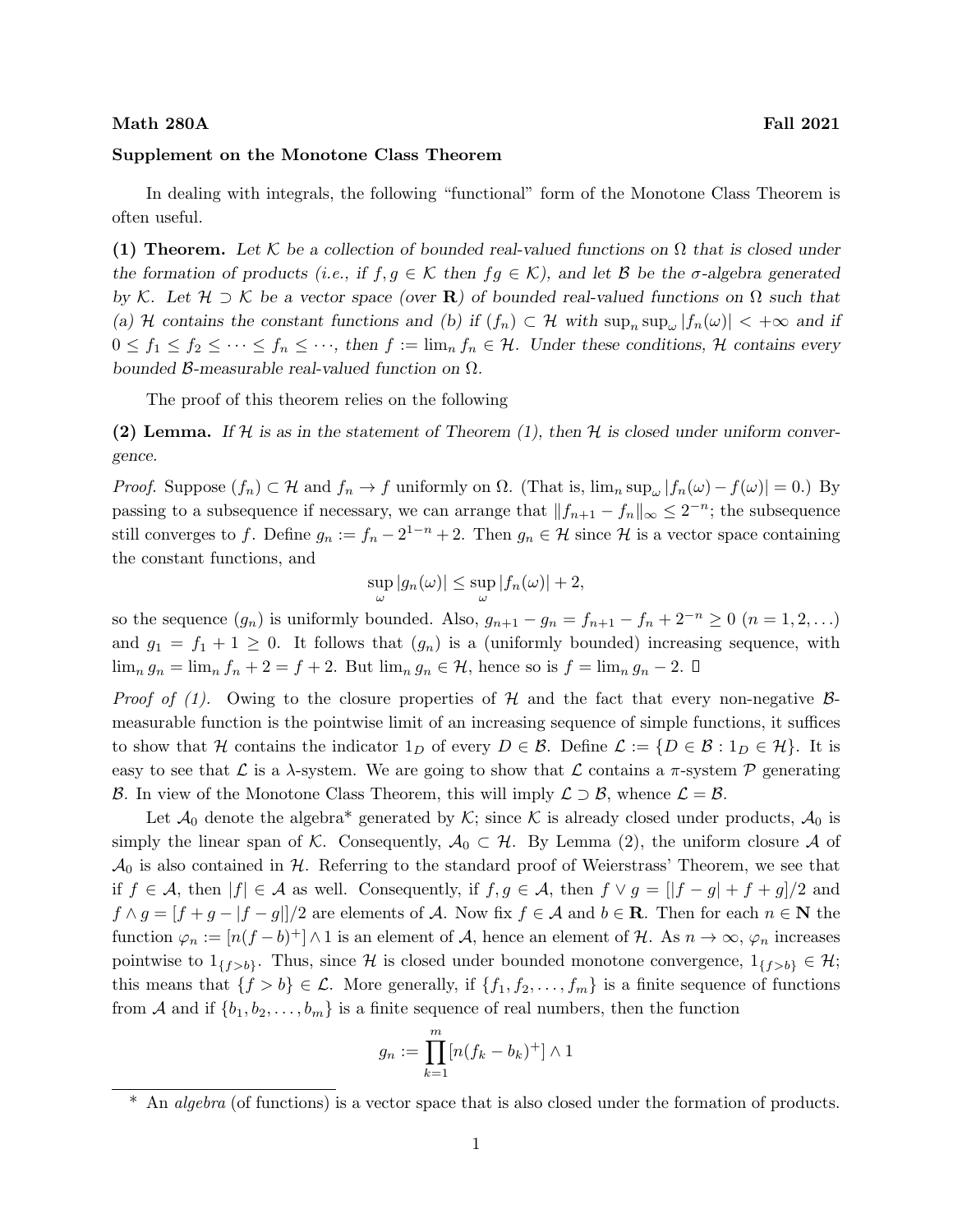is an element of A, and the sequence  $\{g_n\}$  increases boundedly and pointwise to  $\prod_{k=1}^m 1_{\{f_k > b_k\}}$ , which is therefore an element of  $H$ , as before. This function is the indicator of the set  $B :=$  $\bigcap_{k=1}^m \{\omega : f_k(\omega) > b_k\},\$  so  $B \in \mathcal{L}$ . It follows that  $\mathcal L$  contains the  $\pi$ -system  $\mathcal P$  consisting of finite intersections of sets of the form  $f^{-1}(I)$ , where  $f \in \mathcal{A}$  and  $I \subset \mathbf{R}$  is an open right-halfline. Since  $\mathcal{K} \subset \mathcal{A}$ , the  $\sigma$ -algebra generated by  $\mathcal{P}$  is  $\mathcal{B} \left(=\sigma(\mathcal{K})\right)$ . We have constructed a  $\pi$ -system generating  $\mathcal B$  and contained in  $\mathcal L$ , as desired.  $\Box$ 

(3) Exercise. Let  $(\Omega, \mathcal{B})$  be a measurable space. Let K be a collection of bounded B-measurable real-valued functions on  $\Omega$  such that  $\beta$  is the  $\sigma$ -algebra generated by K. Assume that K is closed under the formation of products. Let P and Q be two probability measures on  $(\Omega, \mathcal{B})$  such that  $\int X dP = \int X dQ$  for all  $X \in \mathcal{K}$ . Prove that  $\int X dP = \int X dQ$  for every bounded B-measurable random variable X. In particular,  $P = Q$  on  $\beta$ . [Hint: Take  $\mathcal H$  to be the class of bounded B-measurable random variables X such that  $\int X dP = \int X dQ$ , and apply Theorem (1).

(4) Example. Let  $(X, \mathcal{M})$  and  $(Y, \mathcal{N})$  be measurable spaces, and recall that  $\mathcal{M} \otimes \mathcal{N}$  denotes the product  $\sigma$ -algebra on the cartesian product  $X \times Y$ . More precisely,  $\mathcal{M} \otimes \mathcal{N}$  is the  $\sigma$ -algebra on  $X \times Y$  generated by the projections  $\pi_1, \pi_2$ , where  $\pi_1(x, y) = x$  and  $\pi_2(x, y) = y$  for  $(x, y) \in X \times Y$ . Let K denote the set of functions of the form  $(x, y) \mapsto f(x)g(y)$ , where f (resp. g) is a bounded real-valued M-measurable (resp. N-measurable) function on X (resp. Y). Clearly the  $\sigma$ -algebra generated by K is just  $M \otimes N$ . Now let H be the set of bounded real-valued  $M \otimes N$ -measurable functions h such that  $x \mapsto h(x, y)$  is M-measurable for each fixed  $y \in Y$ . It is a simple matter to check that  $H$  is a vector space satisfying the conditions of Theorem  $(1)$ . As a consequence of that result, H is precisely the class of all bounded real-valued  $\mathcal{M} \otimes \mathcal{N}$ -measurable functions. This is an alternative proof of one of the measurability assertions in Tonelli's theorem, at least for bounded functions. A truncation argument reduces the general case to the bounded case.

(5) Exercise. Let  $(\Omega, \mathcal{B}, P)$  be a probability space, and let X and Y be random variables defined on  $(\Omega, \mathcal{B})$ . Suppose that

(6) 
$$
E[f(X)g(Y)] = E[f(X)g(X)]
$$

for every pair  $(f, g)$  of bounded continuous functions from **R** to **R**. Prove that  $P[X = Y] = 1$ . [Hint: Use Theorem (1) to show that  $E[h(X, Y)] = E[h(X, X)]$  for every bounded  $\mathcal{B}(\mathbf{R}^2)$ -measurable realvalued function h. Then consider  $h = 1_{\Delta}$ , where  $\Delta = \{(x, x) : x \in \mathbb{R}\}\$ is the "diagonal" in  $\mathbb{R}^2$ .

The following variant of Theorem (1) is sometimes useful. The proof is quite similar to that of Theorem (1), and so is omitted.

(7) Theorem. Let C be an algebra of bounded real-valued functions on  $\Omega$  that contains the constant functions, and let B be the  $\sigma$ -algebra generated by C. Let  $\mathcal{H} \supset \mathcal{C}$  be a set of bounded real-valued functions on X that is closed under bounded monotone convergence and uniform convergence. Under these conditions,  $H$  contains every bounded  $B$ -measurable real-valued function on Ω.

As an application of Theorem (7), you are asked to prove a functional form of Exercise 5 from Chapter 2.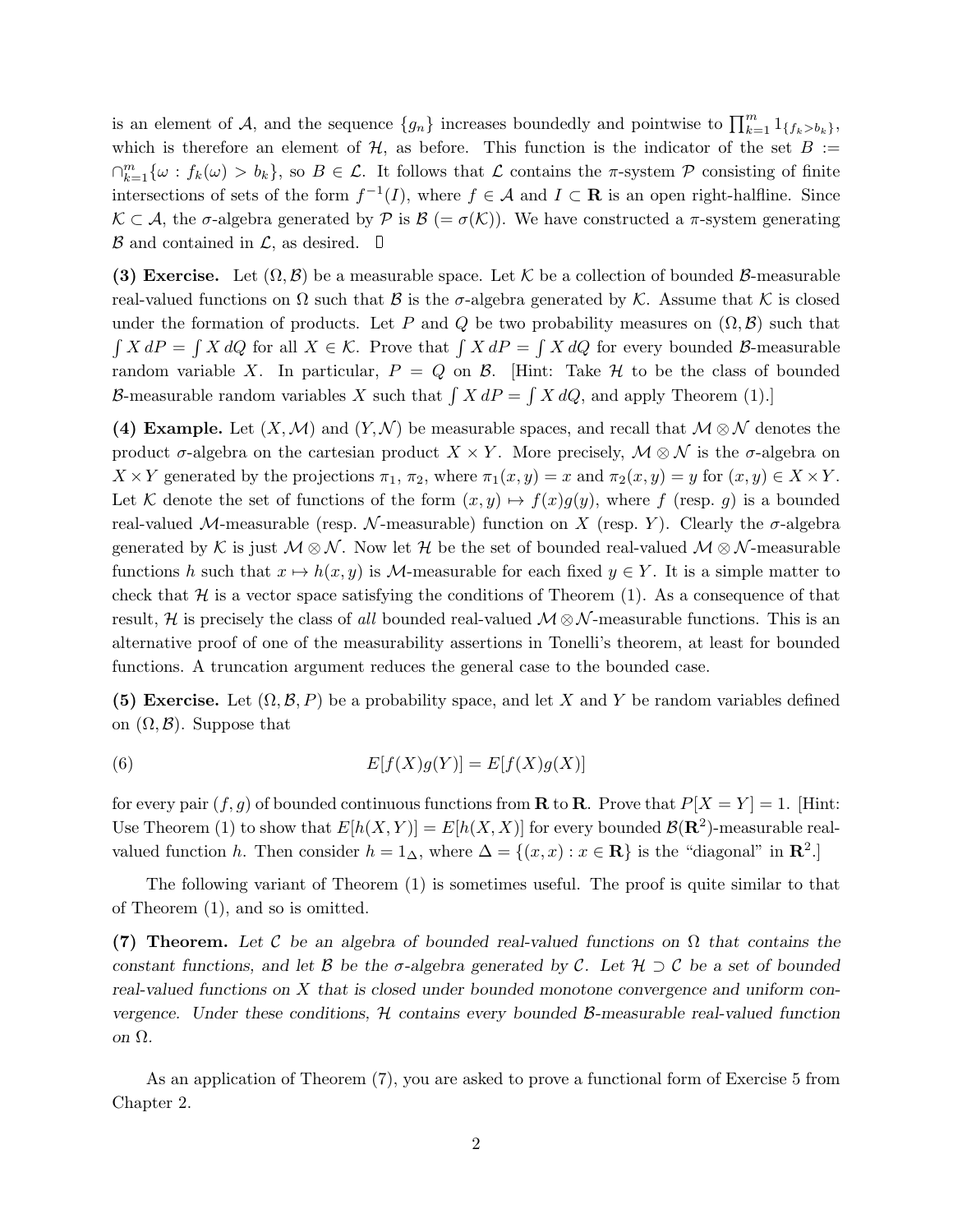(8) Exercise. Let  $(S, d)$  be a metric space, let  $BC(S)$  denote the class of bounded continuous real-valued functions on S, and let  $\mathcal{B}(S)$  denote the Borel  $\sigma$ -field on S; thus  $\mathcal{B}(S)$  is the  $\sigma$ -field generated by the open subsets of S.

- (a) Verify that  $\mathcal{B}(S)$  is the  $\sigma$ -algebra generated by  $BC(S)$ .
- (b) Let  $\mu$  be a probability measure on  $(S, \mathcal{B}(S))$  and let f be a bounded real-valued  $\mathcal{B}(S)$ measurable function. Using Theorem (7), show that for each  $\epsilon > 0$  there exists  $g \in$  $BC(S)$  such that  $\int |f - g| d\mu \leq \epsilon$ . [Hint: Take H to be the class of bounded real-valued  $\mathcal{B}(S)$ -measurable functions for which the asserted approximation property holds, and take  $C = BC(S)$ . Show that H has the required closure properties for Theorem (7) to apply.

(9) Example. Let  $\{X_t : t \in \mathbf{T}\}\$  be a collection of random variables, indexed by T, defined on a common measurable space  $(\Omega, \mathcal{B})$ . Let  $\mathcal{X} \subset \mathcal{B}$  denote the  $\sigma$ -field generated by  $\{X_t : t \in \mathbf{T}\}.$ 

Claim: If  $F : \Omega \to \mathbf{R}$  is X-measurable, then there is a sequence  $\{t_1, t_2, ...\} \subset \mathbf{T}$  and a  $\mathcal{B}(\mathbf{R}^{\mathbf{N}})$ -measurable function  $f: \mathbf{R}^{\mathbf{N}} \to \mathbf{R}$  such that

(10) 
$$
F(\omega) = f(X_{t_1}(\omega), X_{t_2}(\omega), \ldots), \qquad \forall \omega \in \Omega.
$$

To see the Claim apply Theorem  $(1)$  with K equal to the class of functions of the form

$$
\omega \mapsto \prod_{k=1}^n f_k(X_{t_k}(\omega))),
$$

where  $n \in \mathbb{N}$ ,  $t_k \in \mathbb{T}$ , and each  $f_k : \mathbb{R} \to \mathbb{R}$  is bounded and  $\mathcal{B}(\mathbb{R})$ -measurable. Observe that  $\sigma(\mathcal{K}) = \mathcal{X}$ . Take H to be the class of bounded X-measurable functions for which a representation like (10) holds. It should be clear that  $\mathcal H$  is a vector space containing the constant functions. Let  ${F_n}_{n\in\mathbb{N}}$  be a uniformly bounded increasing sequence of elements of H. Since a countable union of countable sets is itself countable, we may suppose that there is a single sequence  $\{t_1, t_2, \ldots\}$  such that

$$
F_n(\omega) = f_n(X_{t_1}(\omega), X_{t_2}(\omega), \ldots), \qquad \forall n \in \mathbf{N}, \omega \in \Omega,
$$

where each  $f_n$  is bounded and  $\mathcal{B}(\mathbb{R}^N)$ -measurable. Since  $\{F_n\}$  is uniformly bounded, we can suppose that there is a constant M such that  $|f_n(\mathbf{x})| \leq M$  for all  $n \in \mathbb{N}$  and all  $\mathbf{x} \in \mathbb{R}^N$ . Define  $f: \mathbf{R}^{\mathbf{N}} \to \mathbf{R}$  by

$$
f(\mathbf{x}) := \liminf_{n \to \infty} f_n(\mathbf{x}), \qquad \mathbf{x} \in \mathbf{R}^{\mathbf{N}}.
$$

Then f is bounded in magnitude by M and is  $\mathcal{B}(\mathbb{R}^N)$ -measurable. Moreover, because  $F_n(\omega)$ increases with  $n$ ,

$$
F(\omega) := \lim_n F_n(\omega) = \liminf_n F_n(\omega) = \liminf_n f_n(X_{t_1}(\omega), X_{t_2}(\omega), \ldots) = f(X_{t_1}(\omega), X_{t_2}(\omega), \ldots),
$$

so F admits a representation as in (10). That is,  $\mathcal H$  is closed under bounded monotone convergence. By Theorem (1), *H* contains every bounded *X*-measurable real-valued function on  $Ω$ . This proves the Claim.

Another variant of Theorem 1 concerns non-negative functions. A collection  $\mathcal D$  of functions on  $\Omega$  is a convex cone provided: If  $f, g \in \mathcal{D}$  and  $\alpha, \beta \geq 0$  then  $\alpha f + \beta g \in \mathcal{D}$ . The original result of this type may be due to E.B. Dynkin, but the version stated here is taken from the monograph A User's Guide to Measure Theoretic Probability by D. Pollard.